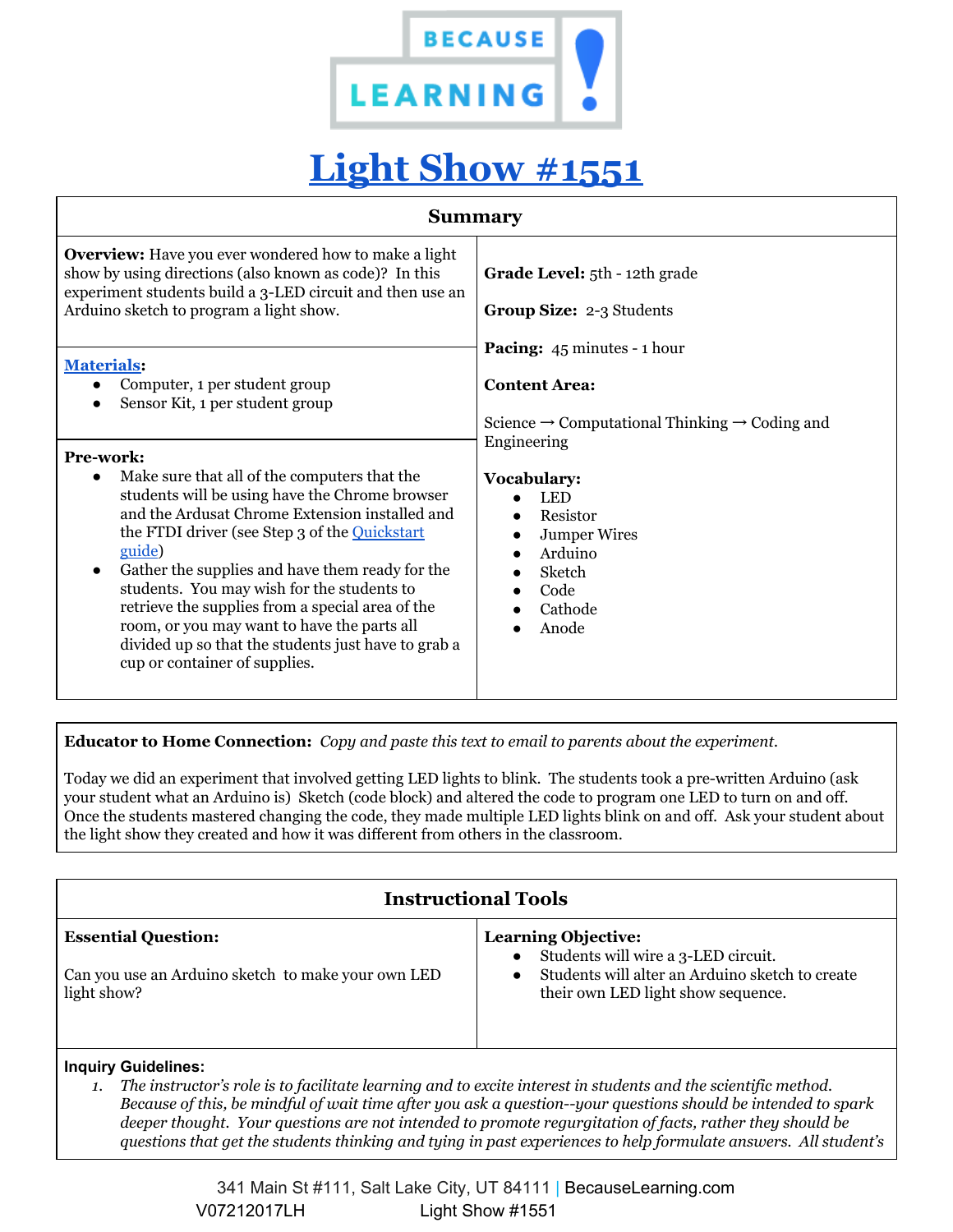

*opinions should be respected and valued--show the students that taking a risk and making a prediction is* okay. Show the students that your classroom is a safe place to make predictions and to prove them right or *wrong.*

- *2. It is your responsibility to model scientific thinking and inquiry for the students--random, outloud self-questioning and hypothesizing like: "I wonder what would happen if I \_\_\_\_\_? I think \_\_\_\_\_\_will happen. What do you think? I'm going to try it!"*
- 3. When the students ask questions that you don't have answers to, don't be afraid. Encourage them to test their *questions and hypotheses, become collaborative learners with your students--your expertise should be used to help the students maximize their experience with the scientific method. You primary role is to show the* students how to go from the "I wonder what would happen if \_\_\_\_\_\_\_" to actually formulating a scientific question, hypothesis and experiment that would test the "what if." When your students ask questions that you *don't have the answers for, you should celebrate and collaborate!*

#### **NGSS: Elementary School**

| $3 - 5 - ETS1 - 1$ | Define a simple design problem reflecting a need or a want that includes specified criteria for<br>success and constraints on materials, time or cost.                 |
|--------------------|------------------------------------------------------------------------------------------------------------------------------------------------------------------------|
| $3 - 5 - ETS1 - 2$ | Generate and compare multiple possible solutions to a problem based on how well each is likely<br>to meet the criteria and constraints of the problem                  |
| $3 - 5 - ETS1 - 3$ | Plan and carry out fair tests in which variables are controlled and failure points are considered<br>to identify aspects of a model or prototype that can be improved. |

## **Middle School**

| MS-ETS1-1   | Define the criteria and constraints of a design problem with sufficient precision to ensure a<br>successful solution, taking into account relevant scientific principles and potential impacts on<br>people and the natural environment that may limit possible solutions. |
|-------------|----------------------------------------------------------------------------------------------------------------------------------------------------------------------------------------------------------------------------------------------------------------------------|
| MS-ETS1-2   | Evaluate competing design solutions using a systematic process to determine how well they<br>meet the criteria and constraints of the problem.                                                                                                                             |
| $MS-ETS1-3$ | Analyze data from tests to determine similarities and differences among several design<br>solutions to identify the best characteristics of each that can be combined into a new solution to<br>better meet the criteria for success.                                      |
| $MS-ETS1-4$ | Develop a model to generate data for iterative testing and modification of a proposed object,<br>tool or process such that an optimal design can be achieved.                                                                                                              |

## **High School**

| $HS-ETS1-1$ | Analyze a major global challenge to specify qualitative and quantitative criteria and constraints<br>for solutions that account for societal needs and wants. |
|-------------|---------------------------------------------------------------------------------------------------------------------------------------------------------------|
| HS-ETS1-2   | Design a solution to a complex real-world problem by breaking it down into smaller, more                                                                      |